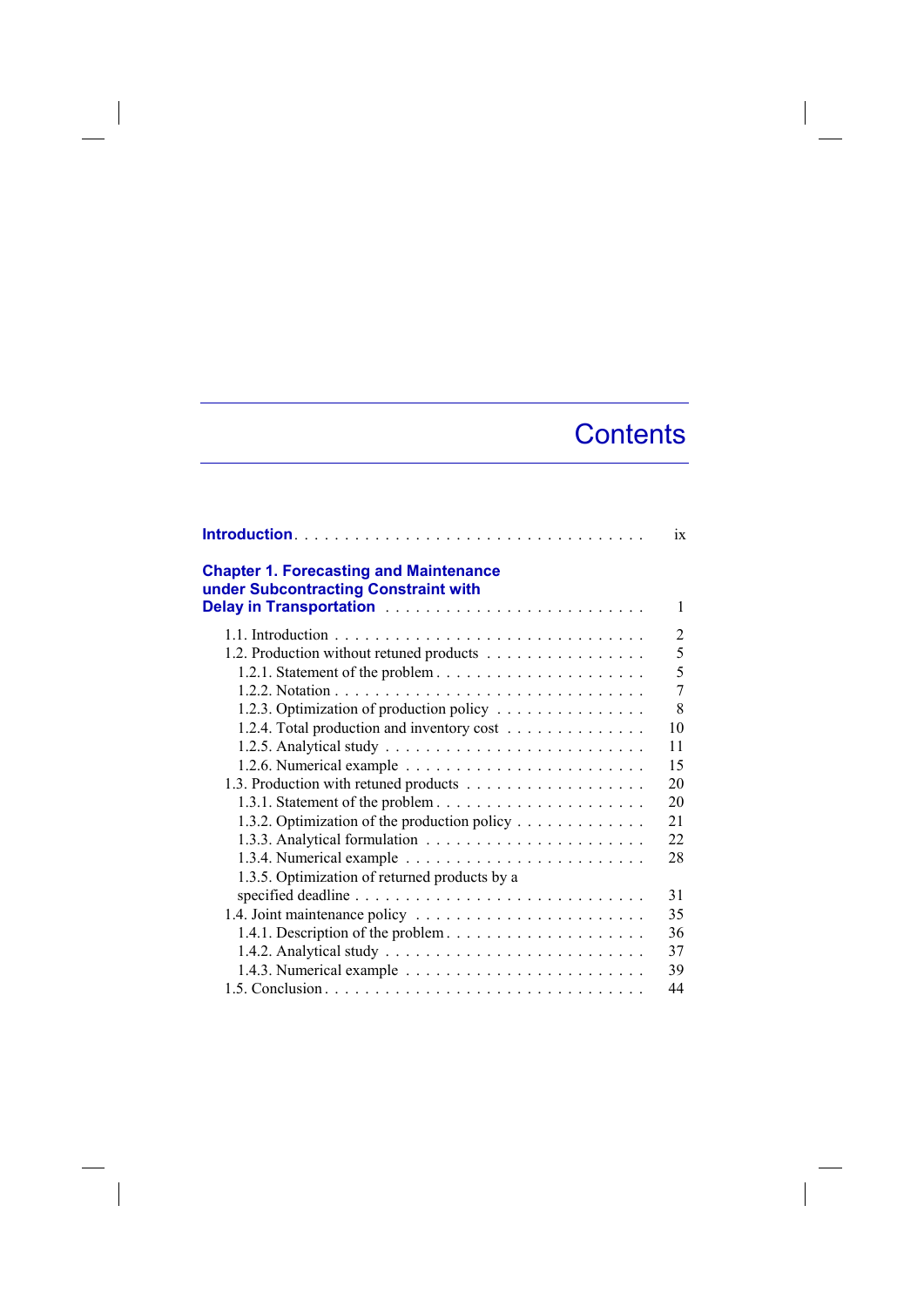vi Production and Maintenance Optimization Problems

 $\overline{\phantom{a}}$ 

 $\overline{\phantom{a}}$ 

| <b>Chapter 2. Sequentially Optimizing</b><br><b>Production, Maintenance and Delivery</b><br><b>Activities Taking into Account Product Returns</b> | 47  |
|---------------------------------------------------------------------------------------------------------------------------------------------------|-----|
|                                                                                                                                                   | 47  |
| 2.2. Planning of production, delivery and maintenance                                                                                             | 51  |
|                                                                                                                                                   | 52  |
|                                                                                                                                                   | 55  |
| 2.2.3. Setting the problem. $\ldots \ldots \ldots \ldots \ldots \ldots \ldots$                                                                    | 57  |
|                                                                                                                                                   | 60  |
| 2.3. Transformation of the stochastic production,                                                                                                 |     |
| maintenance and delivery planning model to a                                                                                                      |     |
|                                                                                                                                                   | 63  |
|                                                                                                                                                   | 64  |
|                                                                                                                                                   |     |
| 2.3.2. Transforming the production, inventory                                                                                                     |     |
| and delivery cost (expression [2.11]) into a                                                                                                      |     |
|                                                                                                                                                   | 64  |
| 2.3.3. Transforming the service level constraint                                                                                                  |     |
| (equation [2.5]) into a deterministic equivalent $\dots \dots \dots$                                                                              | 65  |
| 2.3.4. Transforming the maintenance cost                                                                                                          |     |
| (expression [2.12]) into a deterministic equivalent $\dots \dots \dots$                                                                           | 68  |
| 2.4. Numerical example and numerical                                                                                                              |     |
| optimization procedure                                                                                                                            | 72  |
| 2.4.1. Numerical optimization procedure                                                                                                           | 72  |
|                                                                                                                                                   | 74  |
| 2.4.3. Variability study of delivery time,                                                                                                        |     |
|                                                                                                                                                   | 83  |
|                                                                                                                                                   | 92  |
| <b>Chapter 3. A Decision Optimization Model for Leased</b><br>Manufacturing Equipment with Warranty for a Production-                             | 95  |
|                                                                                                                                                   | 95  |
| 3.2. Description of the problem                                                                                                                   | 100 |
|                                                                                                                                                   | 100 |
| 3.2.2. Statement of the problem $\dots \dots \dots \dots \dots \dots \dots$                                                                       | 101 |
|                                                                                                                                                   | 103 |
|                                                                                                                                                   | 103 |
|                                                                                                                                                   | 105 |
| 3.3.3. Maximum additional cost for an                                                                                                             |     |
|                                                                                                                                                   | 108 |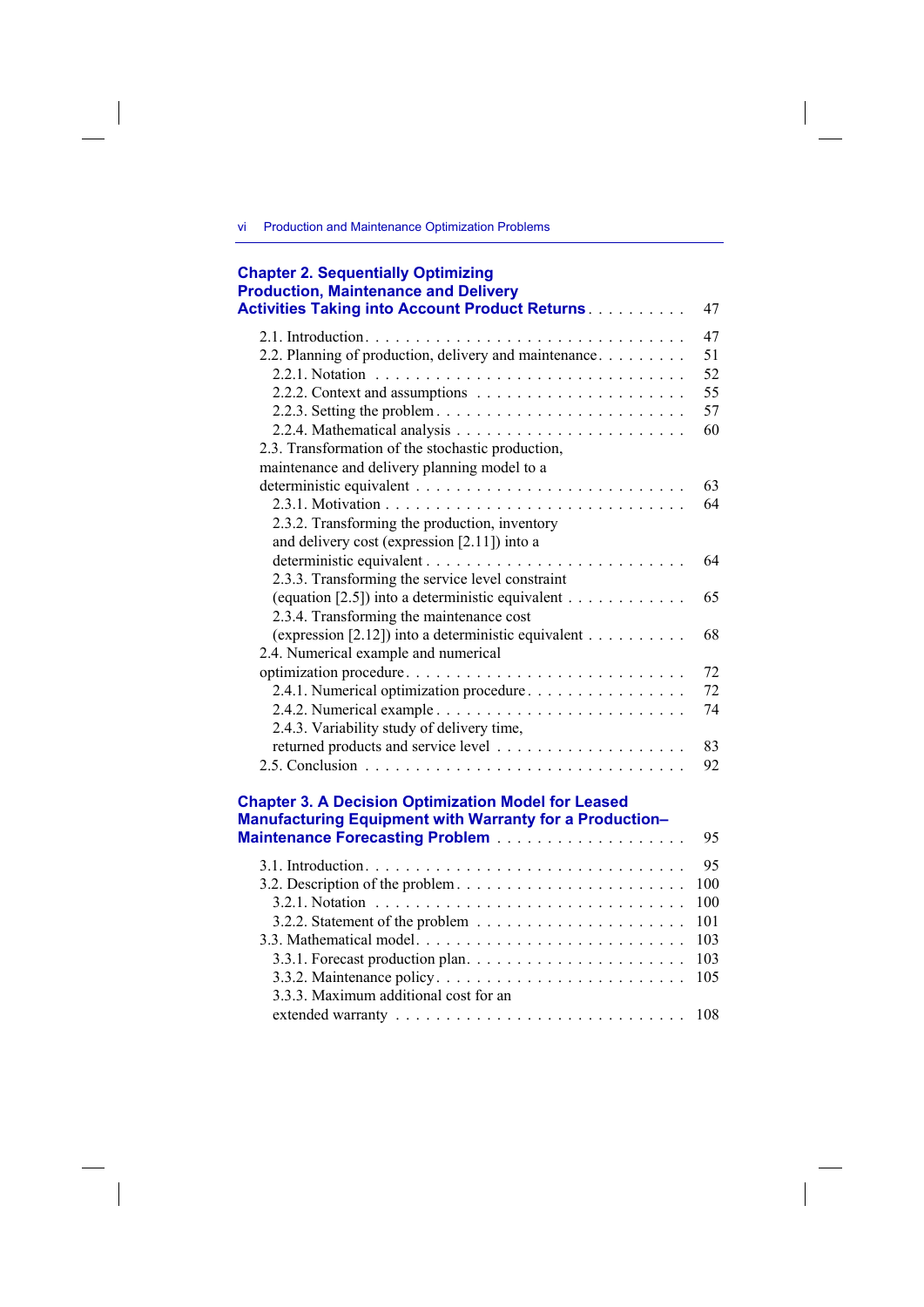$\overline{\phantom{a}}$ 

| 3.3.4. Minimum price at which to sell                   |     |
|---------------------------------------------------------|-----|
|                                                         | 113 |
| 3.3.5. Win-win interval for the extended warranty cost. | 115 |
|                                                         | 117 |
| 3.4.1. Variation in preventive maintenance              |     |
|                                                         | 121 |
| 3.4.2. Effects of variation in production               |     |
|                                                         | 122 |
|                                                         | 123 |
|                                                         |     |
| <b>Chapter 4. Global Control Policy</b>                 |     |
| <b>Taking into Account Maintenance</b>                  | 125 |
|                                                         |     |
|                                                         | 125 |
| 4.2. Control strategy for stochastic multi-machine      |     |
| multi-product systems: analytical approach              | 128 |
|                                                         | 129 |
| 4.2.2. Formulation of the cost optimization problem     | 129 |
| 4.2.3. Complexity of the optimal control problem        | 131 |
| 4.3. Description of the production system and           |     |
|                                                         | 131 |
| 4.4. Simulation model                                   | 133 |
|                                                         | 133 |
|                                                         | 134 |
|                                                         | 137 |
|                                                         | 137 |
| 4.5.2. Determination and validation of                  |     |
|                                                         | 138 |
| 4.5.3. Determination and validation of the              |     |
|                                                         | 142 |
| 4.6. Finding the best compromise between cost,          |     |
| availability and quality: multi-criteria analysis       | 145 |
|                                                         | 150 |
|                                                         | 153 |
|                                                         | 155 |
|                                                         | 159 |

 $\overline{\phantom{a}}$ 

 $\begin{array}{c} \hline \end{array}$